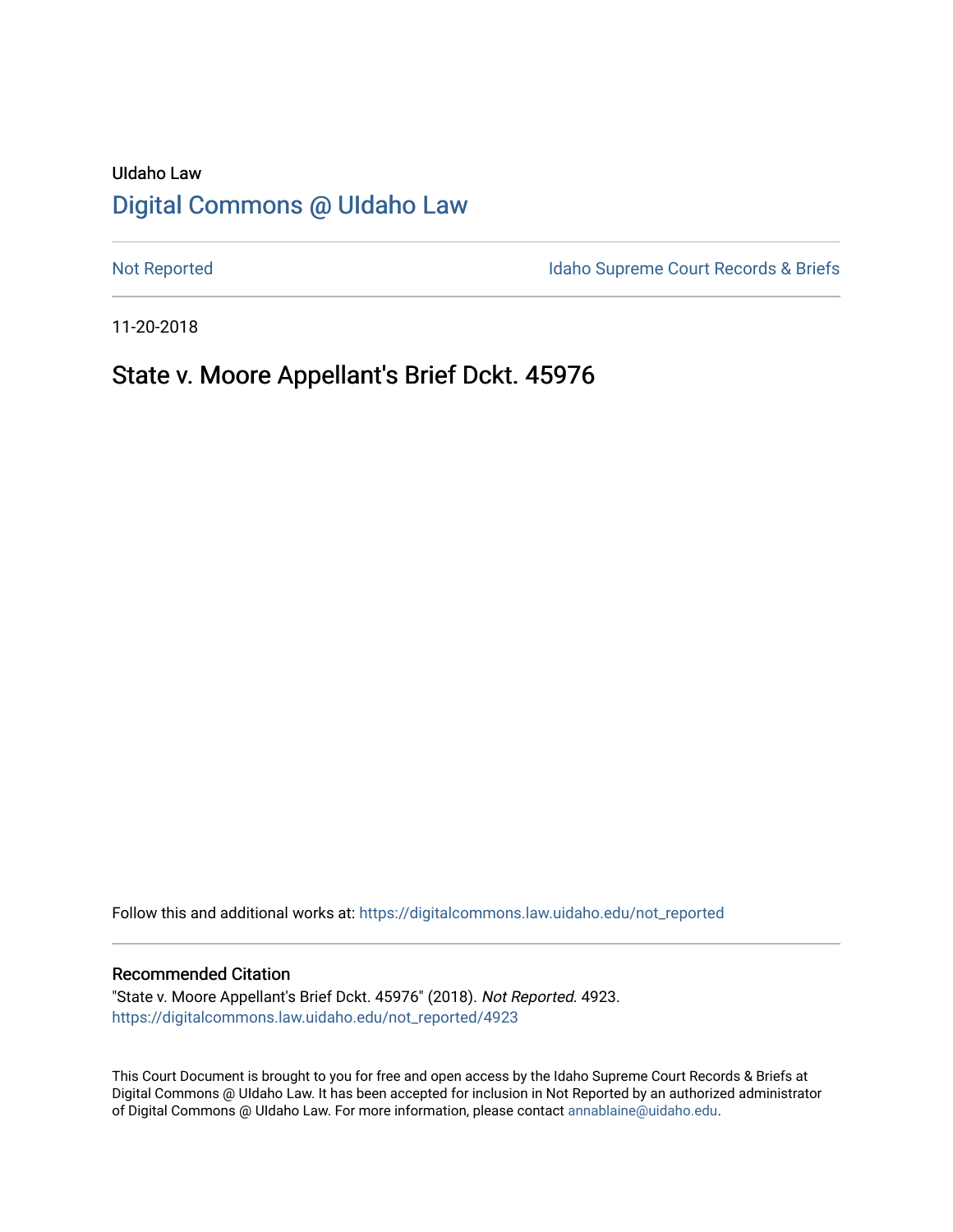Electronically Filed 11/20/2018 9:37 AM Idaho Supreme Court Karel Lehrman, Clerk of the Court By: Brad Thies, Deputy Clerk

### **IN THE SUPREME COURT OF THE STATE OF IDAHO**

**STATE OF IDAHO, )**

**Plaintiff-Respondent, )**

**v. )**

**ALLEN LEE MOORE, ) APPELLANT'S BRIEF**

**Defendant-Appellant. ) \_\_\_\_\_\_\_\_\_\_\_\_\_\_\_\_\_\_\_\_\_\_\_\_\_\_\_\_\_\_)** **) NO. 45976**

**) ADA COUNTY NO. CR01-17-18977**

### **BRIEF OF APPELLANT** \_\_\_\_\_\_\_\_\_\_\_\_\_\_\_\_\_\_\_\_\_\_\_\_

\_\_\_\_\_\_\_\_\_\_\_\_\_\_\_\_\_\_\_\_\_\_\_\_

**)**

**)**

### **APPEAL FROM THE DISTRICT COURT OF THE FOURTH JUDICIAL DISTRICT OF THE STATE OF IDAHO, IN AND FOR THE COUNTY OF ADA**

\_\_\_\_\_\_\_\_\_\_\_\_\_\_\_\_\_\_\_\_\_\_\_\_

**HONORABLE RICHARD D. GREENWOOD District Judge**

\_\_\_\_\_\_\_\_\_\_\_\_\_\_\_\_\_\_\_\_\_\_\_\_

**ERIC D. FREDERICKSEN KENNETH K. JORGENSEN State Appellate Public Defender Deputy Attorney General I.S.B. #6555 Criminal Law Division**

**MAYA P. WALDRON Boise, Idaho 83720-0010 Deputy State Appellate Public Defender (208) 334-4534 I.S.B. #9582 322 E. Front Street, Suite 570 Boise, Idaho 83702 Phone: (208) 334-2712 Fax: (208) 334-2985 E-mail: documents@sapd.state.id.us**

**ATTORNEYS FOR ATTORNEY FOR DEFENDANT-APPELLANT PLAINTIFF-RESPONDENT**

**P.O. Box 83720**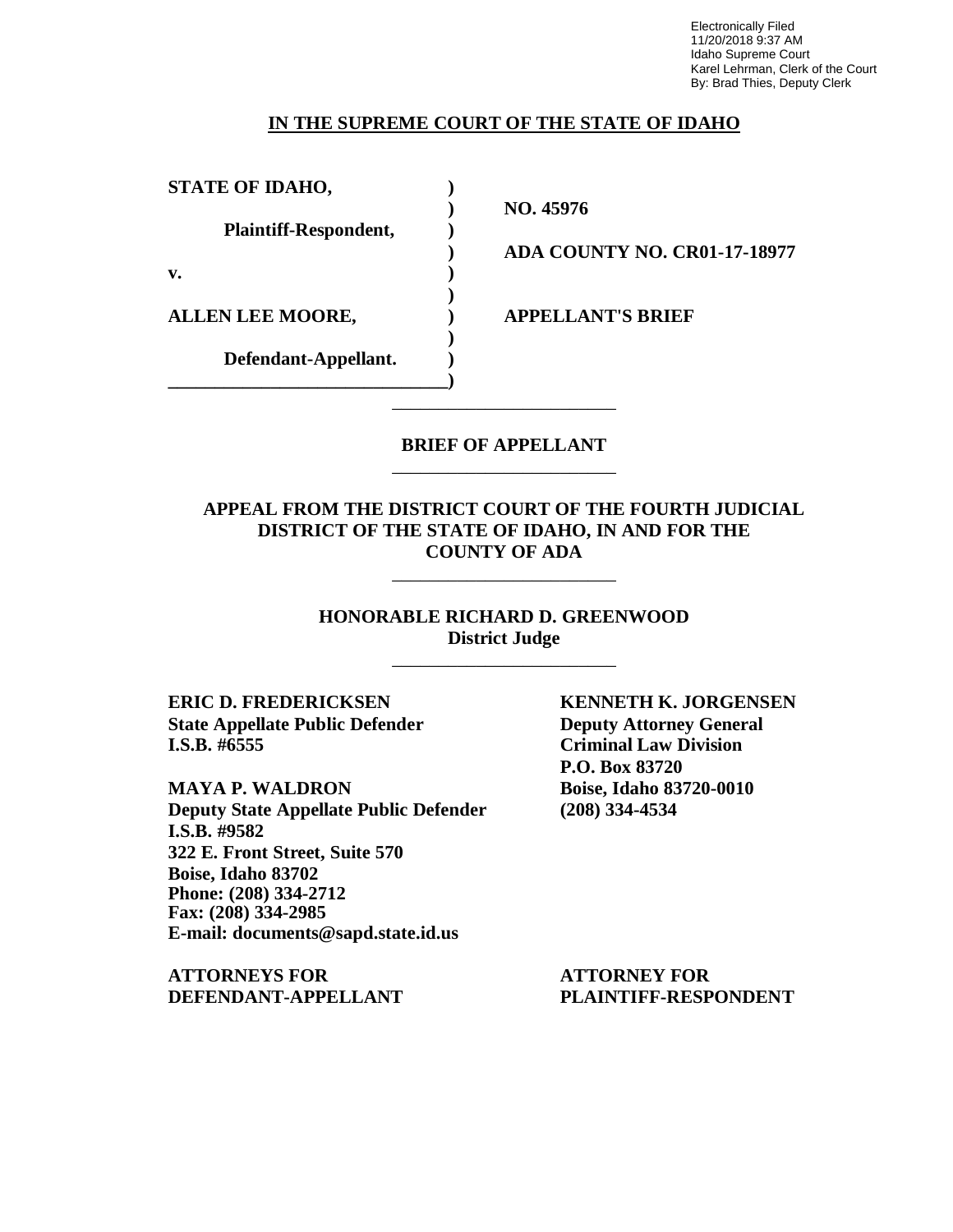# **TABLE OF CONTENTS**

## **PAGE**

| Statement of the Facts and                                                                                                                                                                              |
|---------------------------------------------------------------------------------------------------------------------------------------------------------------------------------------------------------|
|                                                                                                                                                                                                         |
|                                                                                                                                                                                                         |
| The District Court Abused Its Discretion When It Accepted The State's<br>Late Restitution Request And Awarded Restitution Because The Only<br>Reason For The Delay Was That The State Had Miscalendared |
|                                                                                                                                                                                                         |
|                                                                                                                                                                                                         |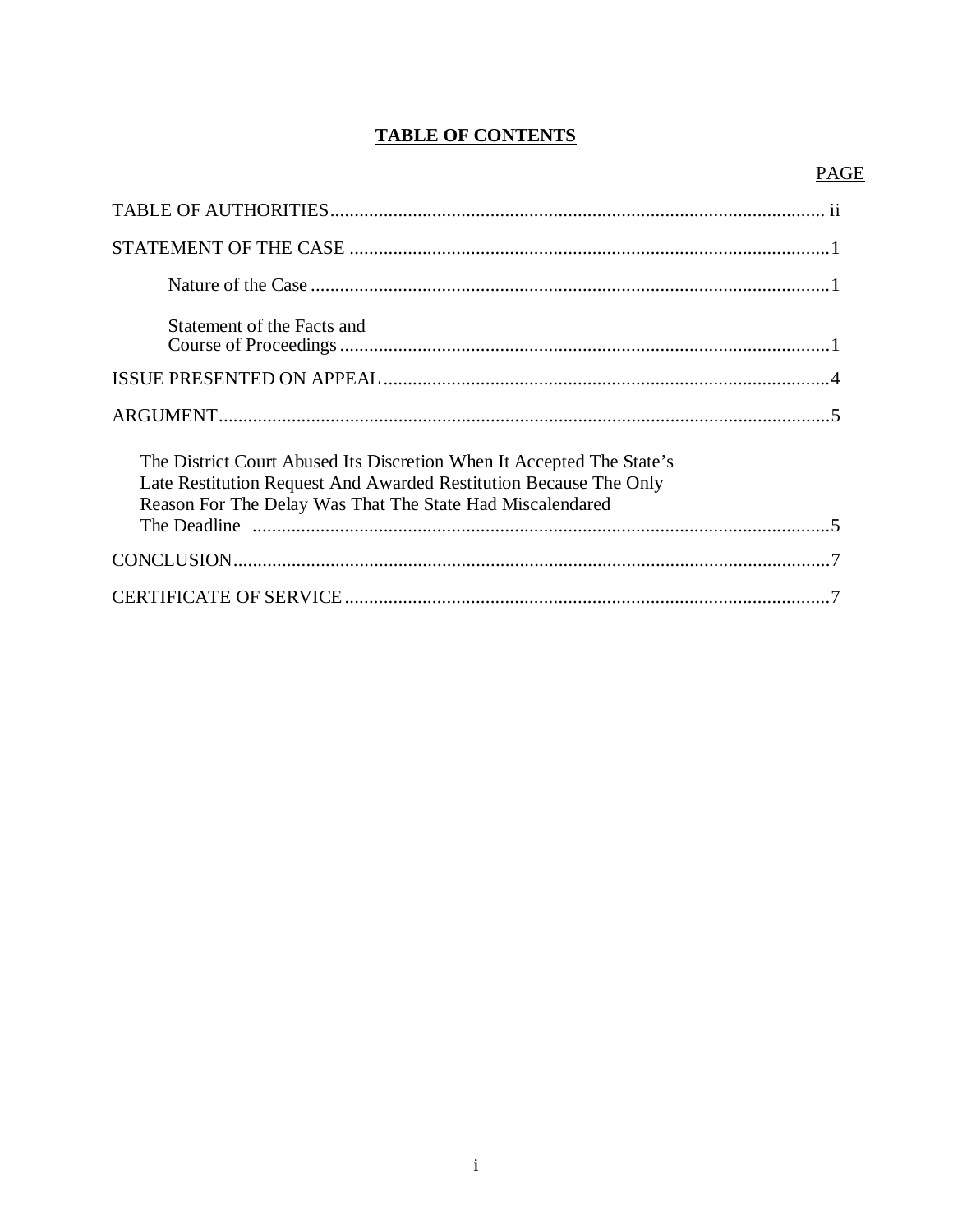# **TABLE OF AUTHORITIES**

## Cases

# **Statutes**

|--|--|--|--|--|--|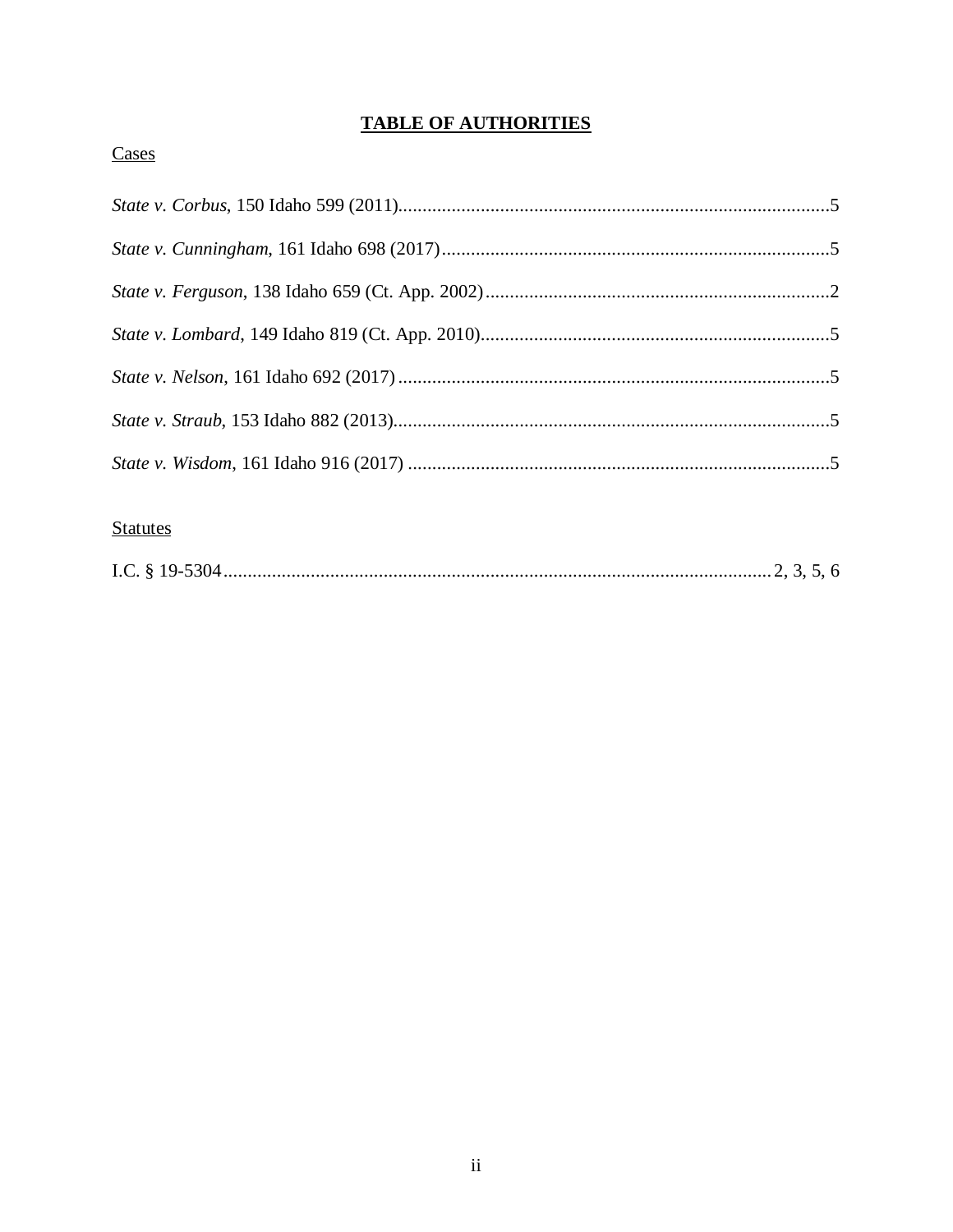#### STATEMENT OF THE CASE

#### Nature of the Case

. . .

Allen Lee Moore appeals from the district court's restitution order. Because the State requested restitution after the time allowed by the district court, and the only reason for the delay was that the State had miscalendared the deadline, the district court abused its discretion when it allowed the late filing and awarded restitution. This court should vacate the restitution order.

#### Statement of Facts and Course of Proceedings

Mr. Moore pled guilty to felony aggravated battery and misdemeanor simple battery in August 2017, and in exchange the State agreed to recommend a unified sentence of ten years, with two years fixed, and a period of retained jurisdiction. (R., pp.64–71; 10/24/17 Tr., p.6, L.16–p.7, L.24.) On October 30, 2017, the court sentenced him to a unified term of eight years, with two years fixed, and placed him on probation. (R., pp.81–86.) At the State's request, the court left restitution open for sixty days.  $(R., p.85; 10/24/17 \text{ Tr.}, p.16, L.11-p.17, L.6, p.25,$ Ls.14–21.)

On January 23, 2018, the State filed a motion for restitution (R., pp.91–92), which the court addressed at a hearing on March 22, 2018. The prosecutor acknowledged that the motion was roughly thirty days late, explaining:

[Y]ou had given us 60 days. I emailed our restitution end of the department and told them that it was due in 60 days. It is most common for us to have 90 days, and so they had mis-calendared it and filed it within 90 days. And then Mr. Schou had notified me that we had filed it late and he'd be objecting to it.... . . . . I always make it a habit to email the restitution and tell how many days they have,

and so I had told her 60. . . .

And then I don't put it on my own calendar because, frankly, that's not my job.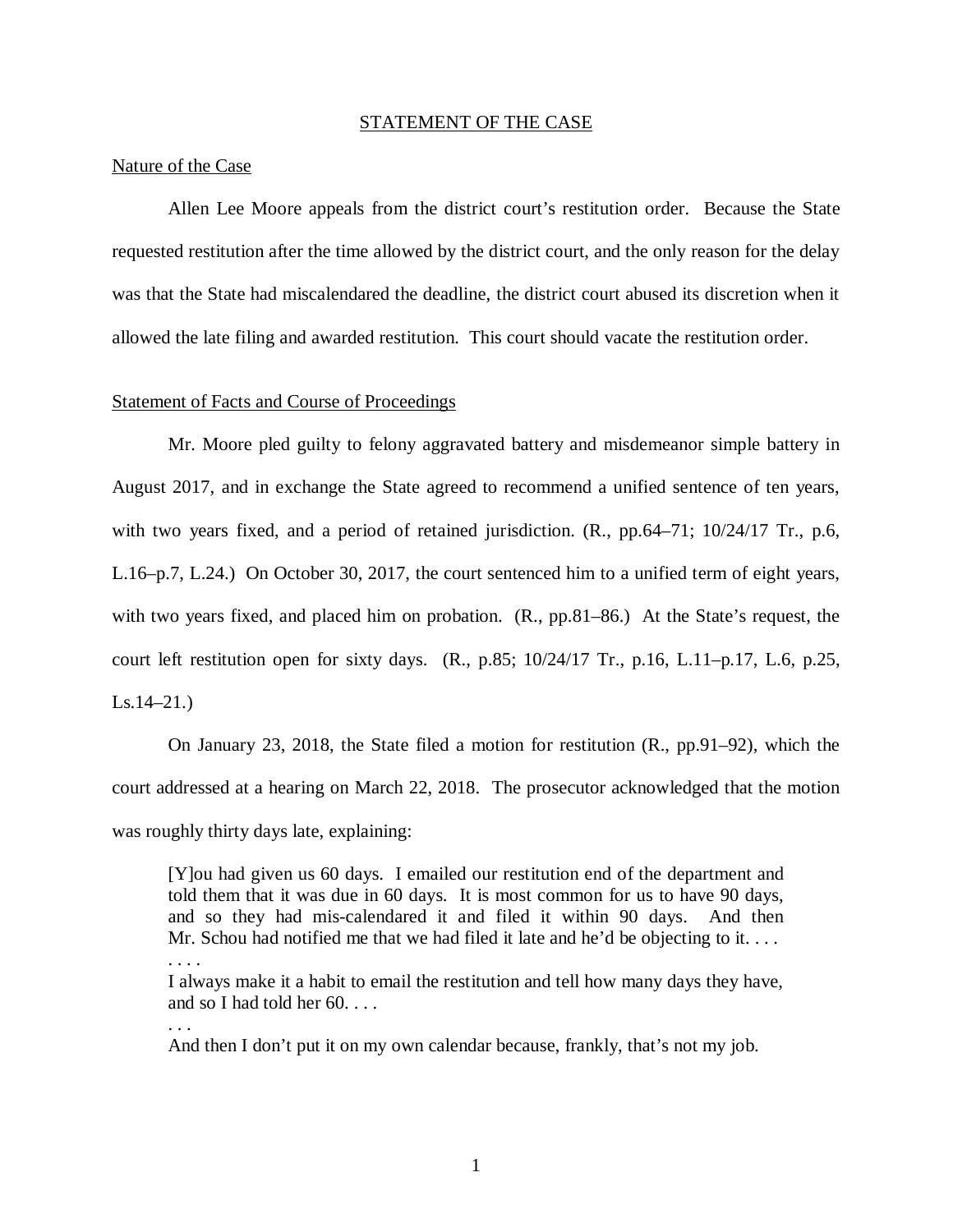$(3/22/18$  Tr., p.7, L.21–p.8, L.14.) Later on, the prosecutor added that she did not know what due date her office gave to the victims (3/22/18 Tr., p.12, Ls.20–21), but that she filed their restitution request on January 23, the same day that she received the final restitution amount from the Crime Victims Compensation Program (the "CVCP") (3/22/18 Tr., p.9, Ls.16–23). She conceded that "the proper method would have been for us to ask for an extension of time, but we did not receive that final statement by Crime Victims Compensation until January 23rd, which is the reason that we submitted the motion and order on that date." (3/22/18 Tr., p.10, Ls.1–7.)

Mr. Moore acknowledged that he was not prejudiced by the late filing (though he also asserted prejudice was irrelevant to the analysis) and that he had no argument on the merits of the restitution request, but he objected to the filing as untimely.  $(3/22/18$  Tr., p.12, Ls.6–13, p.15, Ls.17–18.) Relying on I.C. § 19-5304 and *State v. Ferguson*, 138 Idaho 659, 662 (Ct. App. 2002), he argued that he hadn't heard anything from the State to indicate that the delay was "necessary." (3/22/18 Tr., p.11, Ls.7–20.) The State had not claimed they could not have gotten the information earlier or that the CVCP and Medicaid would not have complied with the deadline had they been made aware of it. (3/22/18 Tr., p.11, L.20–p.12, L.5.)

The court initially indicated it was going to deny the State's request as untimely, explaining, "I did enter an order retaining that for a period of 60 days, and it does not implicate or affect in any way the civil remedies available to victims. They are always free to file suit." (3/22/18 Tr., p.8, Ls.16–20.) But after hearing additional argument, it decided to award restitution. It explained that the sixty-day order was not jurisdictional and was just to ensure that the case wrapped up in a timely manner. (3/22/18 Tr., p.14, Ls14–22.) It went on:

I go back and look at the statute itself, and it says, "Unless the Court determines that an order of restitution would be inappropriate or undesirable, it shall order a defendant found guilty of any crime which results in economic loss to the victim to make restitution to the victim." That's a mandatory directive. And so on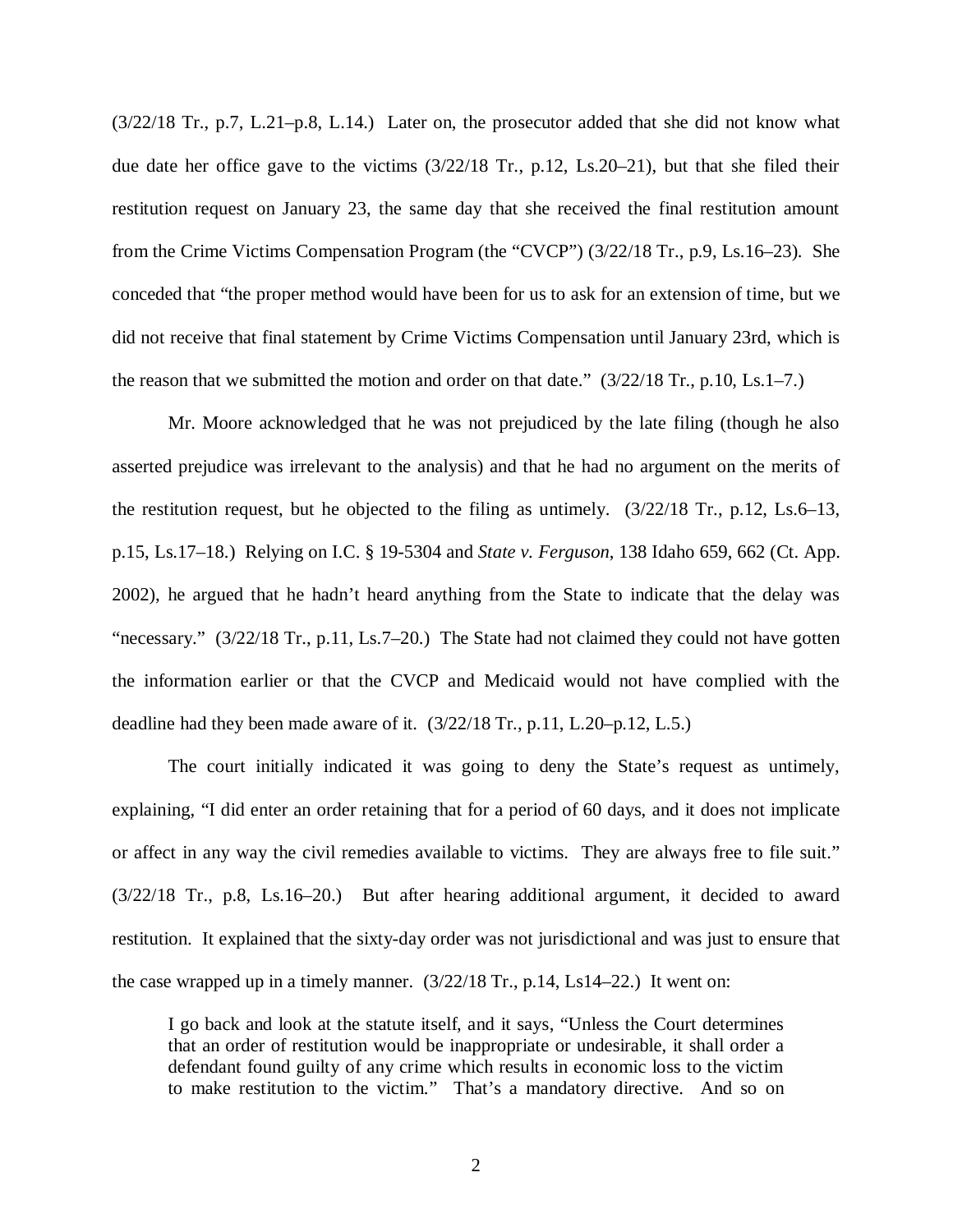further contemplation, I will relieve the State of the deadline under these circumstances, not because, necessarily, the victims coordinator's office was dilatory, but because it does appear that—at least as to part of the restitution requested, that it was simply—the information wasn't available. And I am not sure what the story is with Medicaid, but—and I also perceive no real injury to the defendant. He caused the damage. If it's owed—and I haven't heard about objections on the merits—

. . . .

I looked at the submitted materials submitted by the State, and it did appear that it was the right people and the right dates, and they are hospital charges.

So with that, I will—

. . . .

grant the oral request for relief from the 60-day deadline.

(3/22/18 Tr., p.14, L.23–p.15, L.1.) The court later clarified that it was holding that the late

filing for both the CVCP and Medicaid was because the information was not available. (3/22/18

Tr., p.17, Ls.18–24.) Finally, the court rejected Mr. Moore's argument that although "the

restitution statute does contemplate restitution being ordered . . . unless inappropriate, it also

does say when it should be ordered"—"at the time of sentencing or such later date as deemed

necessary by the Court." (3/22/18 Tr., p.16, Ls.4–17 (referencing I.C. § 19-5304(6).) It said,

given the fact that that deadline really is not hard and fast by statute, and the reason I put it there is to have a time where these things come to an end, but I am not intending to get—but I don't think that that procedural device should overrule the mandates of the statute.

In other words, I don't think a procedure should get in the way of the merits.

(3/22/18 Tr., p.17, L.25–p.18, L.7.)

The court later ordered Mr. Moore to pay \$1,650.39 in restitution (R., pp.126–27), and he

timely appealed (R., pp.139–40).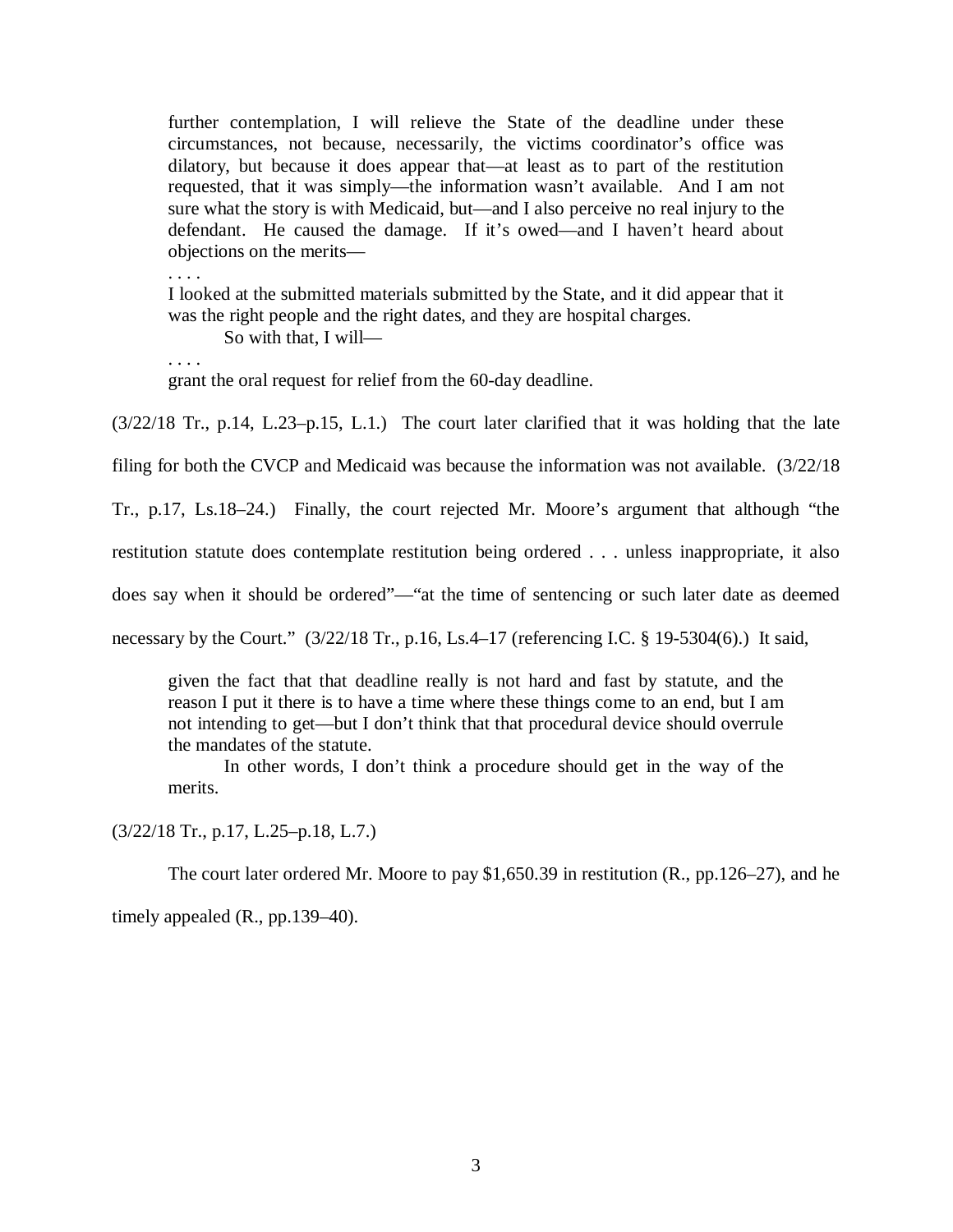# ISSUE

Did the district court abuse its discretion when it accepted the State's late restitution request and awarded restitution because the only reason for the delay was that the State had miscalendared the deadline?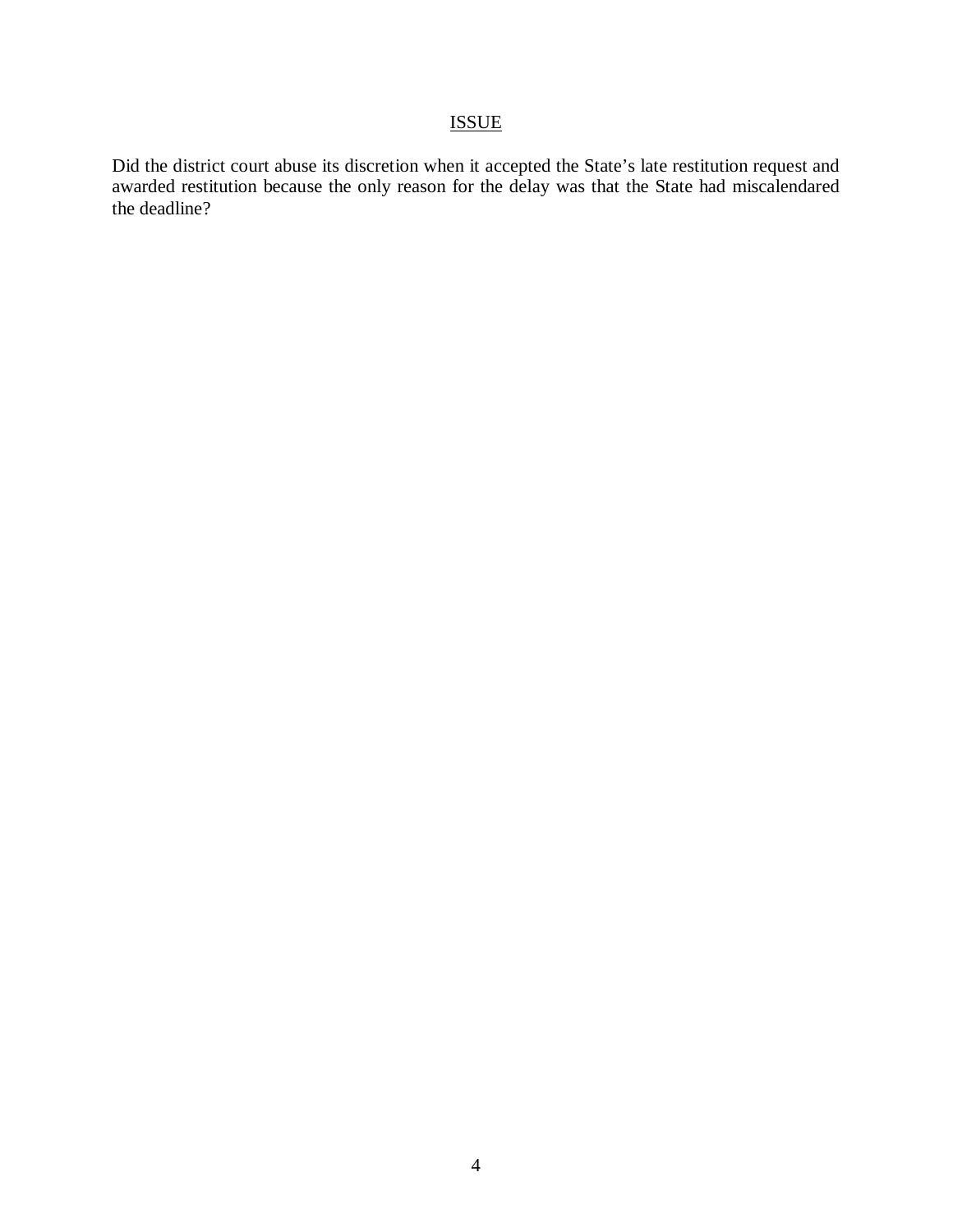#### ARGUMENT

### The District Court Abused Its Discretion When It Accepted The State's Late Restitution Request And Awarded Restitution Because The Only Reason For The Delay Was That The State Had Miscalendared The Deadline

According to I.C. § 19-5304(2), "[u]nless the court determines that an order of restitution would be inappropriate or undesirable, it shall order a defendant found guilty of any crime which results in an economic loss to the victim to make restitution to the victim." Further, "[r]estitution orders shall be entered by the court at the time of sentencing *or such later date as deemed necessary by the court*." I.C. § 19-5304(6) (emphasis added).

This Court reviews restitution awards for an abuse of discretion. *State v. Nelson*, 161 Idaho 692, 695 (2017); *State v. Cunningham*, 161 Idaho 698, 700 (2017).

To determine whether the district court abused its discretion, this Court evaluates whether the district court: (1) correctly perceived the issue as one of discretion; (2) acted within the outer boundaries of its discretion and consistently with relevant legal standards; and (3) reached its decision by an exercise of reason.

*State v. Wisdom*, 161 Idaho 916, 919 (2017). "The district court's factual findings with regard to restitution will not be disturbed on appeal if supported by substantial evidence." *State v. Corbus*, 150 Idaho 599, 602 (2011) (citing *State v. Lombard*, 149 Idaho 819, 822 (Ct. App. 2010)). Substantial evidence is "relevant evidence as a reasonable mind might accept to support a conclusion." *Wisdom*, 161 Idaho at 919 (quoting *State v. Straub*, 153 Idaho 882, 885 (2013)).

The district court abused its discretion by entertaining the State's tardy motion for restitution because it did not exercise reason and did not act consistently with the relevant legal standards. As an initial matter, there is no evidence in the record to support the court's conclusion that the amount of restitution was not available to the victims in time to comply with its sixty-day deadline. (3/22/18 Tr., p.15, Ls.5–16, p.17, Ls.18–24.) Instead, the record shows that that information was available to the victims well before the deadline, but that at least some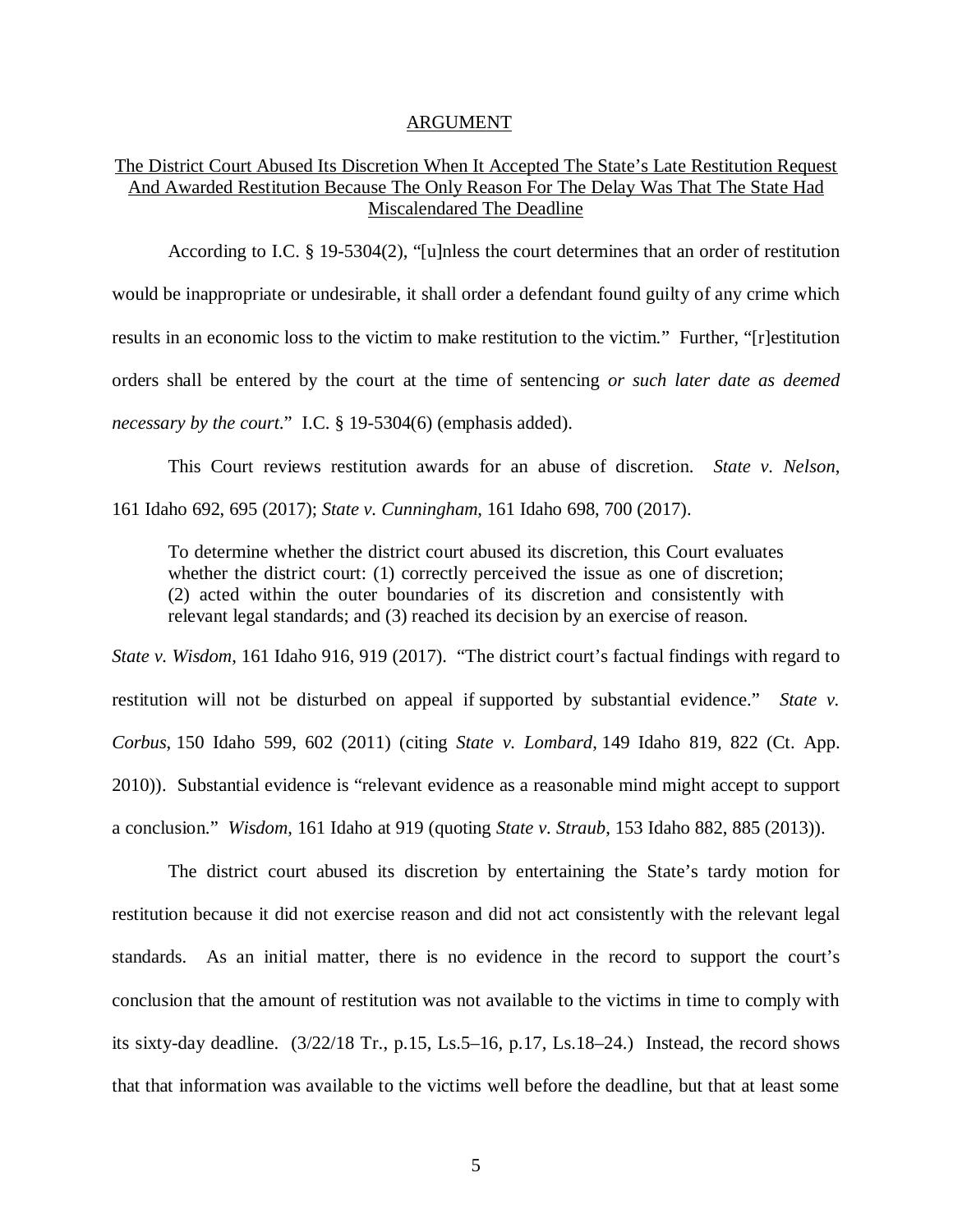of that information was not actually provided to the State until after, presumably because the State had miscalendared the deadline. (3/22/18 Tr., p.7, L.21–p.8, L.14, p.12, Ls.2–21.) The State filed documentation from both Medicaid and the CVCP to support its restitution request, and that documentation was printed long before the sixty-day deadline expired on December 29, 2017. The statement from Saint Alphonsus for Mr. Hansen's medical bills states, "Current Date: 8/18/2017," on the bottom, right-hand corner. (R., p.93.) The Medicaid documents for Ms. Moore are dated "Aug 18, 2017," on the bottom left-hand corner. (R., pp.94–95.) The letter from the Crime Victims Compensation Program, which was dated January 23, 2018, attached documents that say "Printed on 11/17/2017" in the top left-hand corner. (R., pp.96–97.) Therefore, the court's finding that the victims were unable to provide the restitution documentation to the State within the sixty-day deadline is not supported by substantial evidence; the necessary documents were generated months before.

As a result, the district court did not act consistently with I.C. § 19-5304(6) when it awarded restitution outside of the sixty-day window because it was not actually "necessary" to enter the restitution order at such a late date. The required information was in fact available, and the State's failure to file its restitution request within the time allowed by the court simply because it did not properly calendar the deadline clearly could not make the late filing "necessary." For this reason, the court's conclusion that procedure should not "overrule the mandates of the statute" missed the mark. (3/22/18 Tr., p.17, L.25–p.18, L.7.) Idaho Code § 19-5304 itself creates a procedural bar to ordering restitution after sentencing unless "deemed necessary by the court." I.C. § 19-5304(6). Finally, as discussed by the court during its initial ruling, denying the restitution request "does not implicate or affect in any way the civil remedies available to victims. They are always free to file suit." (3/22/18 Tr., p.8, Ls.16–20.) The district